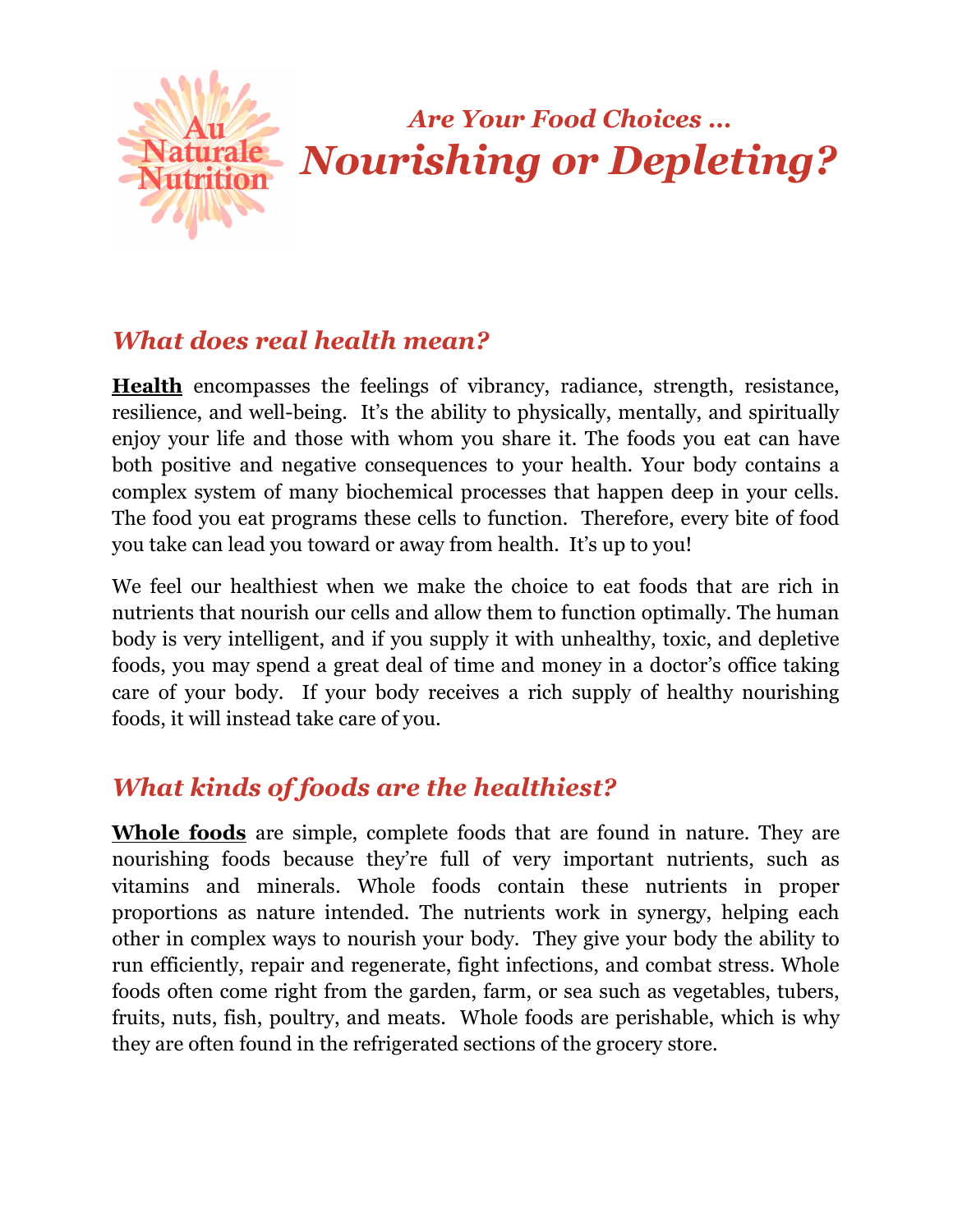### Should I buy organic?



Yes! Organic foods are plant and animal products certified by the USDA that are produced without pesticides, synthetic fertilizers, bioengineering (GMOs), or ionizing radiation. They are also not treated with antibiotics or growth hormones. The farmers who use organic practices emphasize the use of renewable resources and the conservation of soil and water to

enhance the environment for the future. Organic foods are especially nourishing because their micronutrients (vitamins, plus minerals and flavonoids) are much greater in number than in non-organic foods. Buying organic foods reduces your exposure to health-robbing toxins and you show care for the earth, too.

# Which foods are not so healthy?

Processed foods can be tricky. They can be nourishing, or empty in nutritional value, or may even deplete the body if its own nutrients. When foods are altered by simply cooking or juicing, they still may be very nourishing and retain the nutrients found in the whole food. An example is olive oil, which is processed from whole olives, and contains large amounts of plant-derived antioxidants and vitamins E and K. However, the more a food is processed, the greater likelihood it's lacking the nutrients found in the original whole foods.

Refined foods are the most highly-processed foods. They have had the nutrients mechanically or chemically removed and have little or no nutritional value. Unfortunately, they are also quite common in the standard American diet. Refined foods can actually be a negative energy source in your body because your body has to work hard to process them. These depleting "junk" foods rob your body of stored nutrients. Some of the most common refined foods consumed today are white sugar, bleached flour, and industrial oils. They are highlyprocessed, void of nutrients, and cause many modern day health issues and weight gain.

Processed and packaged foods often contain harmful added chemicals such as preservatives, flavorings, food dyes, chemical sweeteners, harmful hydrogenated fats, synthetic vitamins, and toxic plastics. Your body may not respond favorably to these additives. Processed foods often have a long list of ingredients, many of which may be chemicals that are difficult to pronounce. Processed foods are